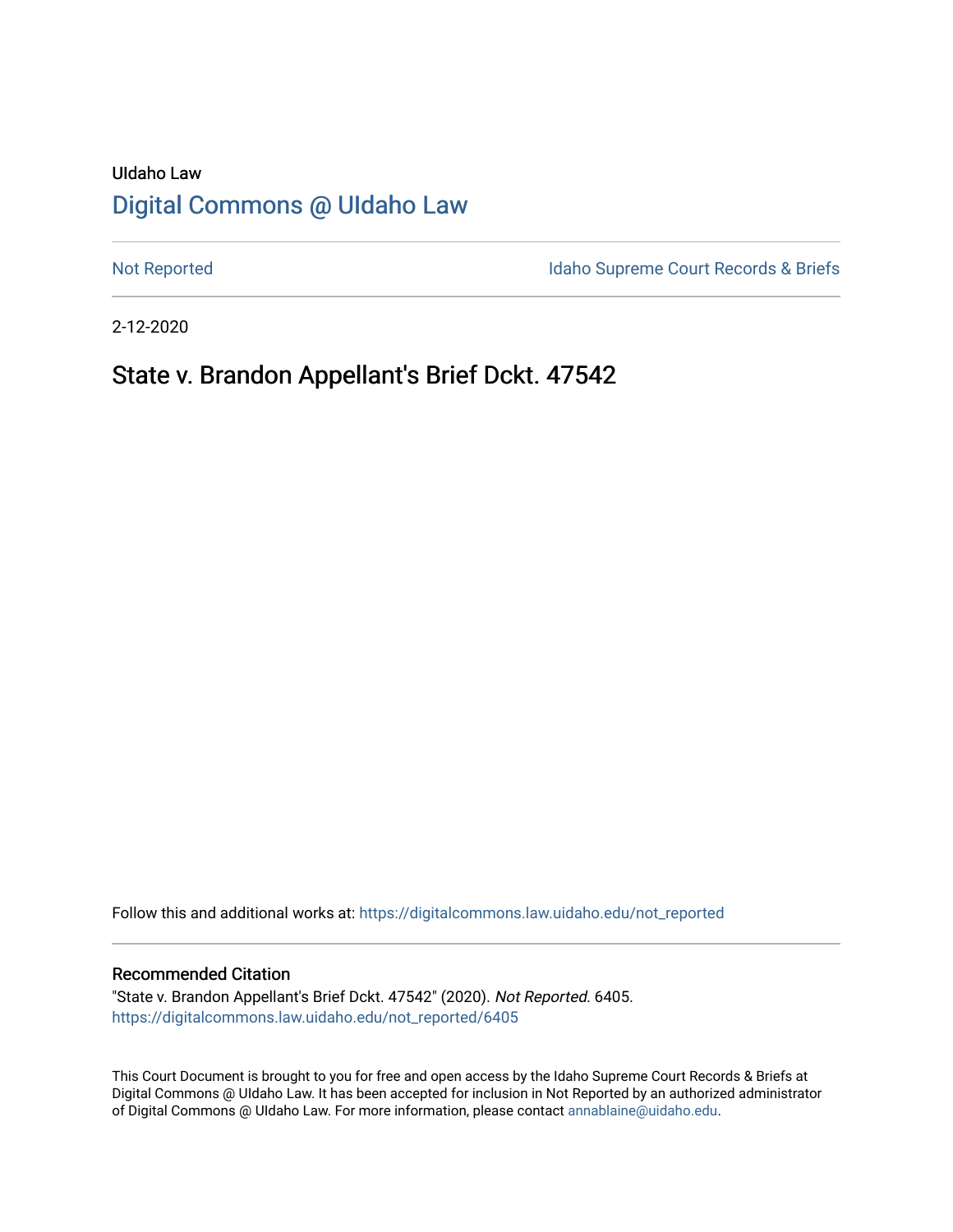Electronically Filed 2/12/2020 9:47 AM Idaho Supreme Court Karel Lehrman, Clerk of the Court By: Brad Thies, Deputy Clerk

ERIC D. FREDERICKSEN State Appellate Public Defender I.S.B. #6555

ELIZABETH ANN ALLRED Deputy State Appellate Public Defender I.S.B. #7259 322 E. Front Street, Suite 570 Boise, Idaho 83702 Phone: (208) 334-2712 Fax: (208) 334-2985 E-mail: documents@sapd.state.id.us

# IN THE SUPREME COURT OF THE STATE OF IDAHO

| STATE OF IDAHO,       |                              |
|-----------------------|------------------------------|
| Plaintiff-Respondent, | NO. 47542-2019               |
|                       | BUTTE COUNTY NO. CR-2018-119 |
| V.                    |                              |
| BRENT WARREN BRANDON, | <b>APPELLANT'S BRIEF</b>     |
| Defendant-Appellant.  |                              |
|                       |                              |

## STATEMENT OF THE CASE

## Nature of the Case

Brent Warren Brandon appeals from the district court's Order Denying Defendant's Success[ive] Motion for Correction of Reduction of Sentence. Mr. Brandon was sentenced to a unified sentence of seven years, with three years fixed, for his domestic battery with a traumatic injury conviction. Mindful that he filed a previous Rule 35 motion, he asserts that the district court abused its discretion by denying his successive Rule 35 motion for a reduction of sentence.

# Statement of the Facts & Course of Proceedings

On March 29, 2018, a Prosecuting Attorney's Information was filed charging Mr. Brandon with domestic battery with a traumatic injury. (R., pp.45-46.) He entered a guilty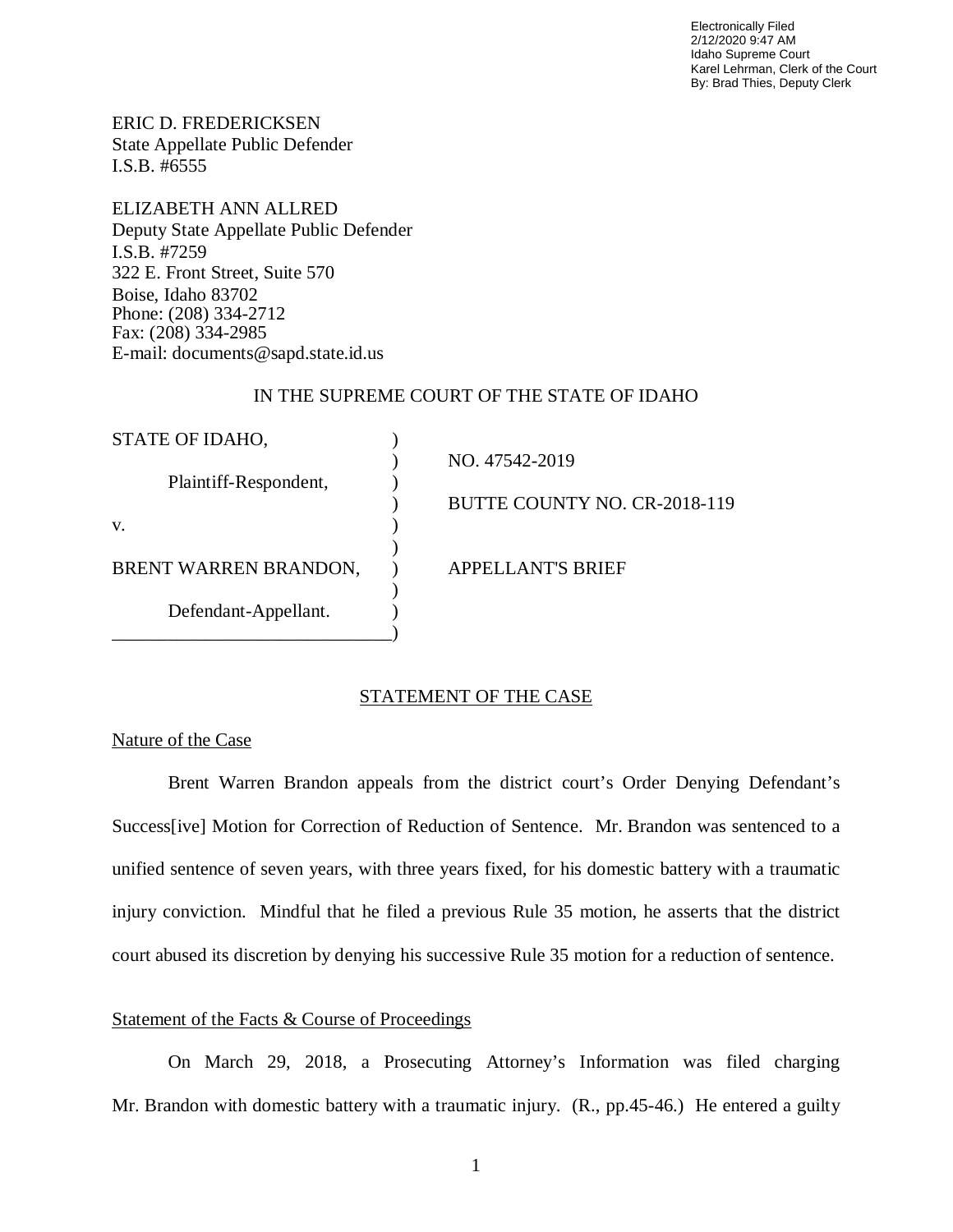plea to the charge and was sentenced to a unified sentence of seven years, with three years fixed, and retained jurisdiction. (R., pp.54-55, 82-83.) Later, the district court relinquished jurisdiction. (R., p.91.)

Mr. Brandon filed a Motion for Reconsideration timely from the order relinquishing jurisdiction. (R., pp.93-94.) The district court denied the motion. (R., pp.95-100.) Nearly two months later, he filed a successive Motion for Correction or Reduction of Sentence, ICR 35. (R., pp.102-04.) The motion was denied. (R., pp.120-23.) Mr. Brandon appealed timely from the district court's Order Denying Defendant's Successive[ive] Motion for Correction or Reduction of Sentence. (R., pp.126-33, 138-40.)

### ISSUE

Did the district court abuse its discretion when it denied Mr. Brandon's Successive Idaho Criminal Rule 35 Motion?

#### ARGUMENT

# The District Court Abused Its Discretion When It Denied Mr. Brandon's Successive Rule 35 Motion

Mindful that he previously filed a Rule 35 motion, Mr. Brandon asserts the district court abused its discretion in denying his successive Rule 35 motion. A motion to alter an otherwise lawful sentence under Rule 35 is addressed to the sound discretion of the sentencing court, and essentially is a plea for leniency which may be granted if the sentence originally imposed was unduly severe. *State v. Trent*, 125 Idaho 251, 253 (Ct. App. 1994) (citing *State v. Forde*, 113 Idaho 21 (Ct. App.1987) and *State v. Lopez*, 106 Idaho 447 (Ct. App. 1984)). "The criteria for examining rulings denying the requested leniency are the same as those applied in determining whether the original sentence was reasonable." *Id*. (citing *Lopez*, 106 Idaho at 450).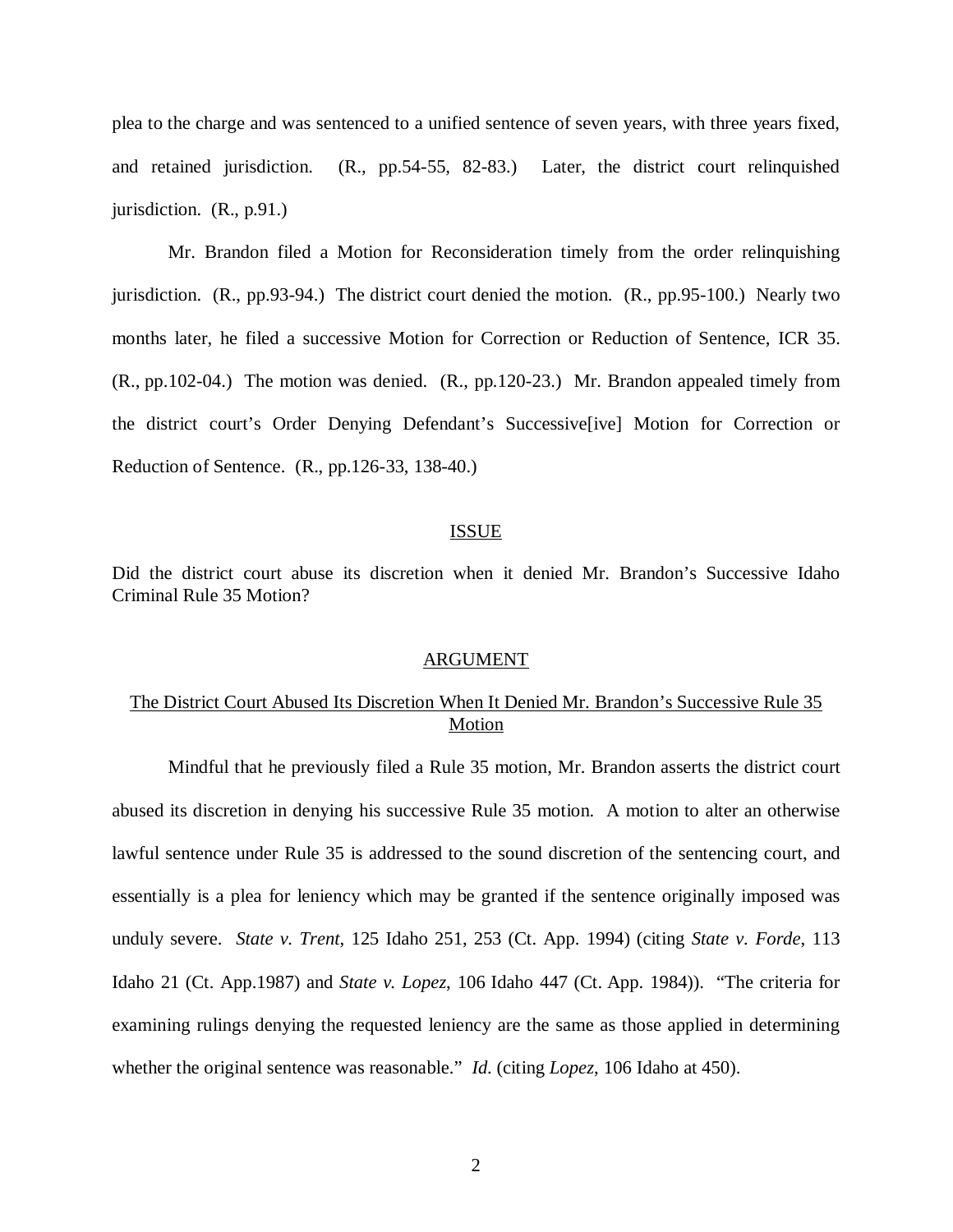The Idaho Supreme Court has held that, "'[w]here a sentence is within statutory limits, an appellant has the burden of showing a clear abuse of discretion on the part of the court imposing the sentence.'" *State v. Jackson*, 130 Idaho 293, 294 (1997) (quoting *State v. Cotton*, 100 Idaho 573, 577 (1979)). In order to show an abuse of discretion, Mr. Brandon must show that in light of the governing criteria, the sentence was excessive considering any view of the facts. *Id*. (citing *State v. Broadhead*, 120 Idaho 141, 145 (1991), *overruled on other grounds by State v. Brown*, 121 Idaho 385 (1992)). "When presenting a Rule 35 motion, the defendant must show that the sentence is excessive in light of new or additional information subsequently provided to the district court in support of the Rule 35 motion." *State v. Huffman*, 144 Idaho 201, 203 (2007).

Appellate courts use a four-part test for determining whether a district court abused its discretion: Whether the trial court: (1) correctly perceived the issue as one of discretion; (2) acted within the outer boundaries of its discretion; (3) acted consistently with the legal standards applicable to the specific choices available to it; and (4) reached its decision by the exercise of reason. *Lunneborg v. My Fun Life*, 163 Idaho 856, 863 (2018). Mr. Brandon asserts that the district court failed to give proper consideration to the information provided in support of his Rule 35 motion and, as a result, did not reach its decision by an exercise of reason.

In support of his Rule 35 motion, Mr. Brandon argued that:

In [August] of 2018[,] I, Brent Brandon, was sentenced to a rider at Cottonwood [Idaho] for domestic battery. On the 22 of April, 2019, my rider was revoked for unauthorized exchange of property and unauthorized writing in an S.A. [booklet]. I believe that my sentence should be reconsidered for the following reasons: In 2005[,] I was diagnosed with ADHD at the Miralok(?) [sic] Clinic in Grand Junction[, Colorado] and put on medication. In 2013[,] I was pronounced dead from traumatic brain injury due to an automobile accident, resulting in brain damage. Coupled with a learning [disability] my entire life, evidence by my never completing schooling beyond grade [six], I have struggled with my reading / writing / comprehension. I have been on prescribed medications since my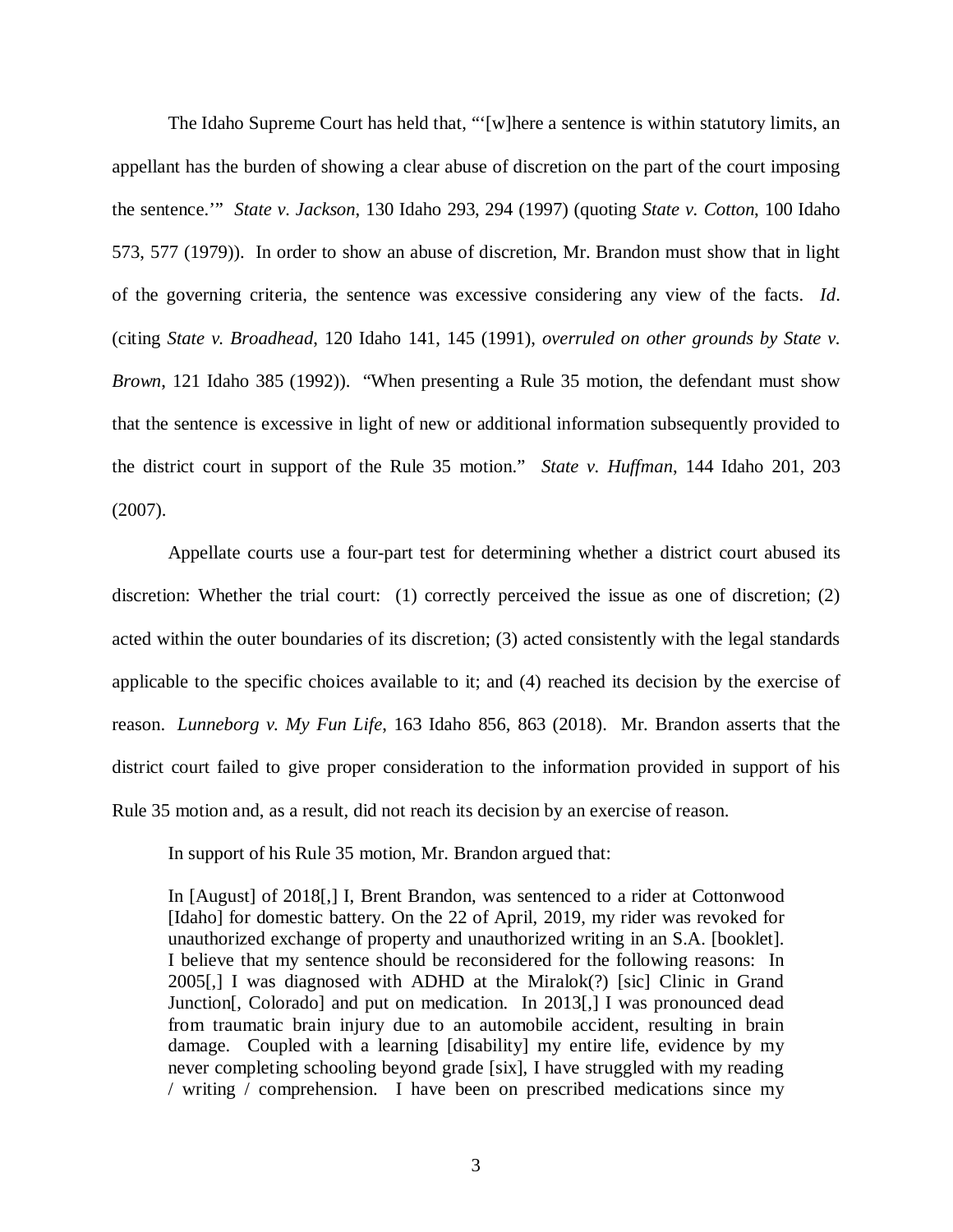diagnosis in 2005 but upon transferring to cottonwood, my medication was withheld for reasons unknown, exacerbating my condition. In an attempt to properly complete my sentence, I [sought] help from tutors and mentors (documentation held in property at Cottonwood). I also filled out numerous concern forms in an attempt to alleviate my condition. Without my medication[,] I enlisted the help of a fellow inmate to assist me in the comprehension of my program requirements, unbeknownst to me, a violation resulting in the [revocation] of my rider. I have since resumed my medication and humbly request your consideration for reducing my sentence.

(R., p.103.)

Based on the above information, Mr. Brandon asserts that the district court abused its discretion by denying his successive Rule 35 motion. He asserts that had the district court given proper consideration the statement in support of his motion, it would have granted the Rule 35 motion and reduced his sentence.

## **CONCLUSION**

Mr. Brandon respectfully requests that the order denying his Rule 35 motion be vacated and the case remanded to the district court for further proceedings.

DATED this 12<sup>th</sup> day of February, 2020.

/s/ Elizabeth Ann Allred ELIZABETH ANN ALLRED Deputy State Appellate Public Defender